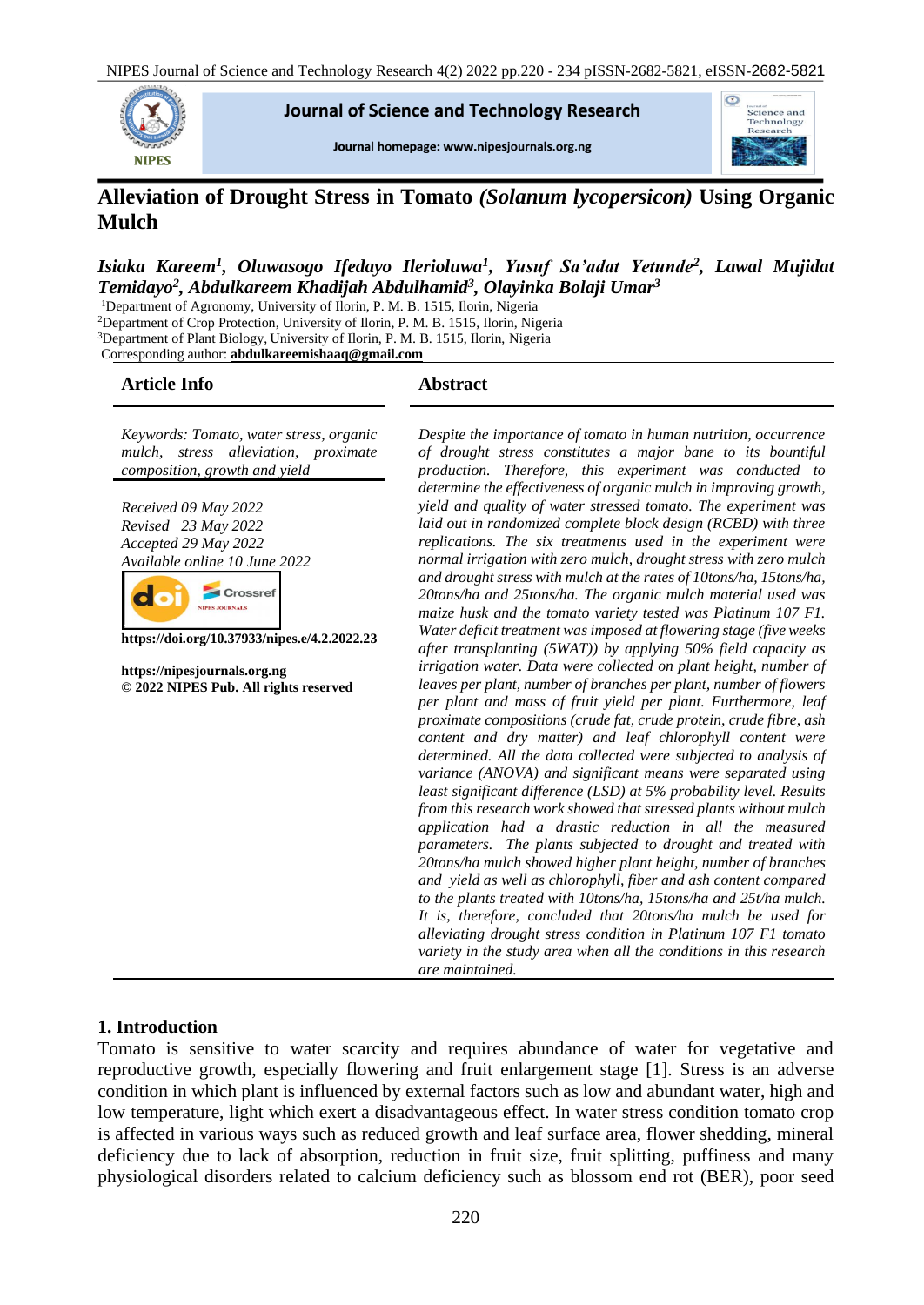viability and so on[2].There are many factors which affect the impact of drought on plants such as environmental and genotypic interaction, timing, severity and duration of water stress condition. Water availability is the key factor for dry matter production in plant. Low water availability decreases water and nutrient uptake, photosynthetic rate and translocation of photo assimilates. An experiment conducted by Nahar et al. [3] with four tomato genotype showed reduction in dry matter production under water deficit condition.

Effect of mulching on conserving moisture and increasing productivity of crops had been reported in maize [4], wheat [5], vegetables [6] and other crops [7] as well as bare fields [8]. Mulch has the potential to control weed growth [9] and retain soil moisture [10]. Research results have strongly established that the conserved moisture through mulching have been very effective to plants during stress.

Mulch has a great role in soil moisture conservation through modification of microclimatic soil conditions. It helps to prevent weed growth, reduce evaporation, and increase infiltration of rain water during growing season [11]. Different research result showed mulch increase soil moisture through increasing infiltration, reducing evaporation, and modifying water retention capacity of the soil [12] Water holding capacity of the soil improved through mulch decomposition and humus formation [12]. In aqua crop water productivity model by Raes et al. [13], soil evaporation reduction by 50% was modeled with 100 percent cover of the soil by organic mulch. This is in line with Hatfield et al. [14] who also reported a 34–50 percent reduction in soil water evaporation as a result of crop residue mulching.

Mulch plays an important role to regulate soil temperature, conserve moisture, restrict evaporation losses, and suppress weed growth, reducing the number of dirty and diseased berries [15], enhancing nutrient uptake, and improving water use efficiency and yield [16]. Mulching technique increases the vegetative growth, flowering of plants, yield, and quality of strawberry [17] and creates loose soil surface that increases the total intake of water and reduces surface runoff [18]. Kirnak et al. [19] found that mulching can mitigate negative effects of water stress on the plant growth and fruit yield of strawberry under the field grown condition especially in semiarid regions. Root zone temperatures play an important role in plant growth and development through the uptake of water and nutrients by roots. Pandey et al. [20] found beneficial effects of mulching on root zone temperature which were reflected in an increased number of fruits and fruit size. He recommended mulch for effective root zone temperature, weed control, and moisture regulation to grow strawberry. Mulches were found to act as a barrier to the action of rainfall that compacts soil thereby reduce soil erosion by water and inhibits weed growth. Black plastic significantly enhanced root growth and facilitated higher nutrient uptake thereby promoted growth and development of plants [16]. The application of organic mulches as a soil cover is effective in improving the quality of soil and increasing crop yield, especially in organic farming. Mulching is an effective method in manipulating crop growing environment to increase yield and improve product quality by controlling weeds, ameliorating soil temperature, conserving soil moisture, reducing soil erosion, improving soil structure and enhancing organic matter content [21].

The objective of this work was to determine the effectiveness organic mulch in improving growth, yield and quality traits of water-stressed tomato

# **2. Methodology**

#### **2.1. Site description**

The experiment was conducted at the pavilion of the Department of Agronomy, Faculty of Agriculture, University of Ilorin, Kwara State in the Southern Guinea savanna agro ecological zone of Nigeria. The site was located at latitude 8'29'N, Longitude 4'35'E using the global positioning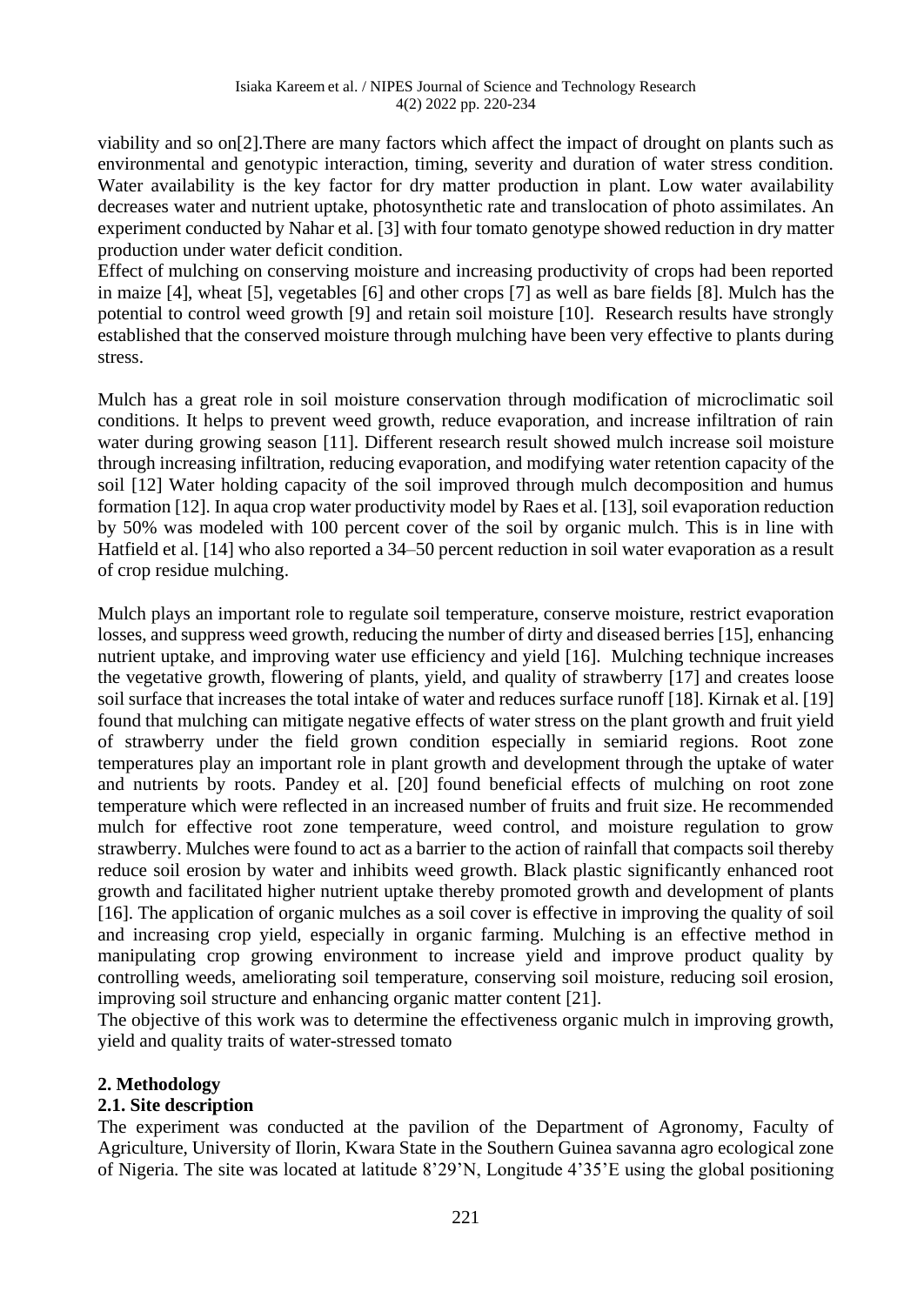station. The annual rainfall in Ilorin is between  $1000-1240$ mm with mean temperature range of  $19^{\circ}$ C – 33<sup>o</sup>C. The study was carried out between November 2018 and April 2019.

Raising of Seedlings and Transplanting

Seeds of tomato of variety Platinum 701 F1 were obtained from an agro-chemical shop in Ilorin, Kwara State. The seedlings of the seeds were raised for a month in a nursery using a wide plastic container filled with soil in the same pavilion. The seedlings were transplanted four weeks after sowing to 7liter pots filled with 10kg of air dried soil. That was free of gravel and non-biodegradable materials. There were three plants per pot. The pots were perforated for removal of gravitational water. The transplanted tomatoes were watered till 80% flowering stage before commencing waterdeficit treatment.

# **2.2. Experimental Design, Treatments and Cultural Practices**

The experiment was laid out in randomized complete block design (RCBD) with three replications. There were six treatments in the experiment to have a total of eighteen experimental pots. The treatments were normal irrigation with no mulch, drought stress without mulch, drought stress with mulch application at the rates of  $10$ tha<sup>-1</sup>,  $15$ tha<sup>-1</sup>,  $20$ tha<sup>-1</sup> and  $25$ tha<sup>-1</sup>. The organic mulch material used was maize husk and the tomato variety planted was Platinum 107 F1. Water deficit treatment was imposed at flowering stage (five weeks after transplanting (5WAT)) by applying 50% field capacity as irrigation water.

Plants were irrigated on daily basis till the time of imposition of water-deficit stress. The experimental pots were kept weed-free from the beginning to the end of the experiment using hand pulling.

# **2.3. Data collection**

At maturity after stress imposition and alleviation, data were collected on plant height (measured from the base of the plant to the apex of the topmost leaf), number of leaves per plant, number of branches per plant, number of flowers per plant (by counting) and mass of fruit yield per plant. Furthermore, leaf proximate compositions (crude fat, crude protein, crude fibre, ash content and dry matter) and leaf chlorophyll content were equally determined.

Determination of Leaf Total Chlorophyll

Leaf chlorophyll content was determined by homogenizing 1g of fresh leaf samples in 15ml of ethanol. The mixture was then filtered and the filtrate was covered with aluminum foil to prevent it from being broken down by sunlight. The concentration of chlorophyll was then measured as a function of intensity of absorbed light in a spectrophotometer. Absorbance at 647 and 664 nm wavelengths was measured with UV spectrophotometer.

Total and actual chlorophyll were calculated using the following formulae:

| Chlorophyll a = $(13.19 \text{ x A}_{664})$ - $(2.57 \text{ x A}_{647})$ | (1) |
|--------------------------------------------------------------------------|-----|
| Chlorophyll b = $(22.1 \times A_{647})$ - $(5.26 \times A_{664})$        | (2) |

|  | Total chlorophyll = Chlorophyll $a +$ chlorophyll $b$ |  |
|--|-------------------------------------------------------|--|
|--|-------------------------------------------------------|--|

A<sup>664</sup> and A<sup>647</sup> are absorbance at wavelengths 647 and 664 nm respectively

Proximate Composition Determination

Preparation of Sample for Proximate Analysis

Dried samples of leaves were ground into fine powder. From the ground samples, crude fat, crude protein, crude fibre and ash contents were determined using the methods described by Kirk and Sawyer [22], AOAC [23] and James [24].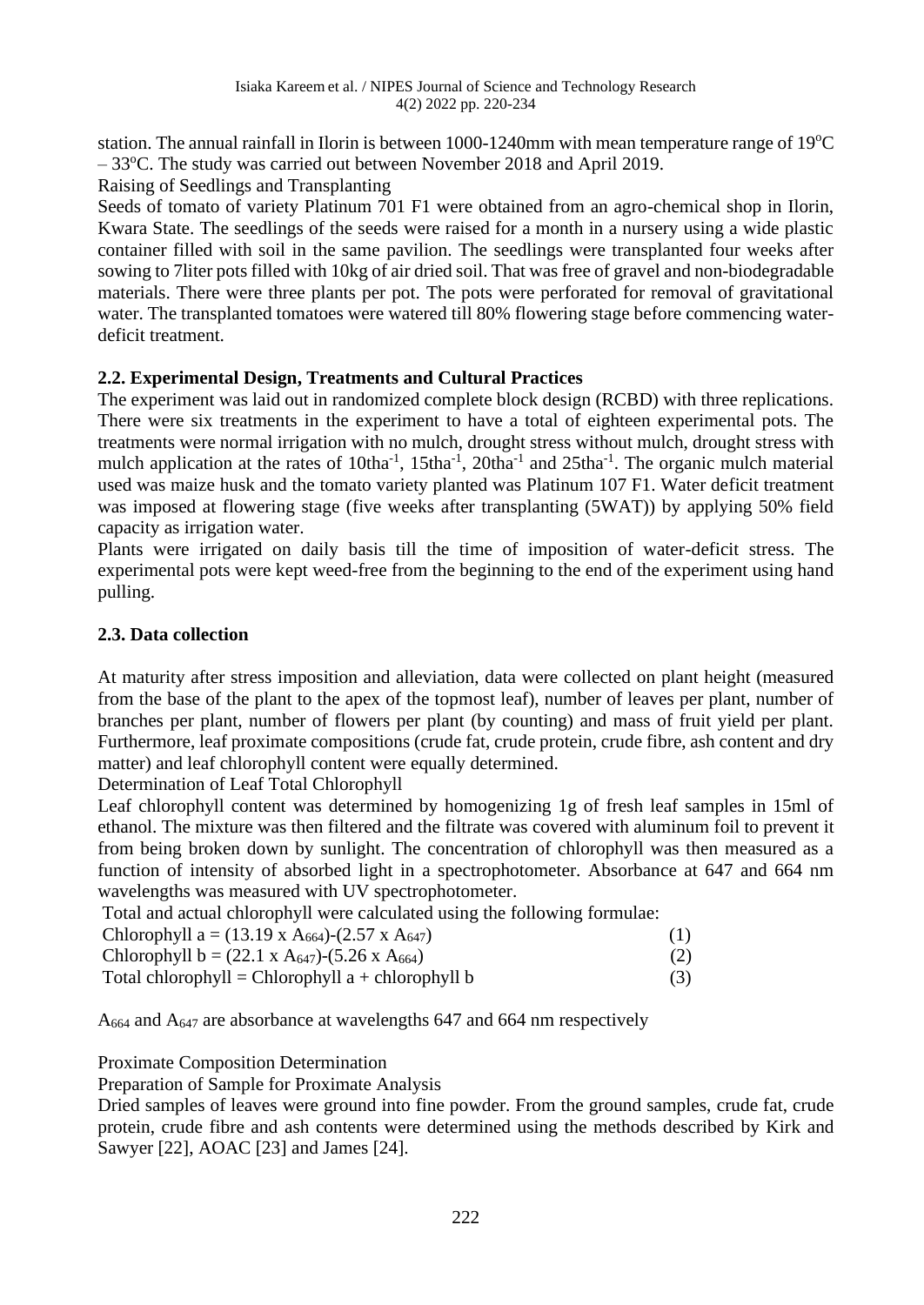## **2.4. Crude Protein Determination**

This was done using Kjeldahl method described by Chang [25]. In this method, total nitrogen was determined and multiplied by 6.25 to obtain crude protein content of plant samples. 0.5g of each plant sample was mixed with 10ml of  $H_2SO_4$  in a digestion flask. A tablet of selenium was then added to the mixture and the resulting mixture was heated under a fume cupboard until the mixture turned to a clear solution (sample digest). The digest was made up to 100ml using distilled water and kept in a volumetric flask. 10ml of the digest was mixed with equal volume (10ml) of 45% sodium hydroxide solution of Kjeldahl distillation apparatus. The mixture was distilled into 10ml of 40% boric acid containing three drops of mixed indicators (bromocresol green and methyl red). A total of 50ml distillate was collected and titrated against 0.02N EDTA until the colour turned from green to deep red (the end point). Reagent without plant sample (blank) was also distilled and titrated. The nitrogen and crude protein contents were then calculated using the following formulae: %Nitrogen= $\frac{100 \times N \times 14 \times Vt}{W \times 1000 \times Va} \chi T \chi B$  (4) %Crude Protein=  $\%$ N x6.25 (5)

 $W =$ Mass of sample  $(0.5g)$  $N=$  Normality of titrant (0.02N H<sub>2</sub>SO<sub>4</sub>) Vt= Total digest volume (100ml) Va= Volume of analyzed digest (10ml) T= Sample titre value B=Blank titre value Note:1ml of  $1N H_2SO_4 = 14mg$ 

#### **2.5. Determination of Crude Fat**

The determination was through gravimetric method described by Krick and Sawyer [22]. Five grams of plant sample was wrapped in a porous paper (whatman filter paper) and put in a thimble. The thimble was put in a soxlet reflux flask and mounted on weighed extraction flask  $(W_1)$  containing 200ml of petroleum ether. The upper part of the reflux flask was connected to a water condenser. The solvent (petroleum ether) was heated to boil, vapourize and condense into soxlet reflux flask. Through this process the sample in the thimble was shortly covered with the solvent after it was put there until soxlet reflux flask was filled and then siphoned. The oil extract was carried down to the boiling flask. This process was allowed to go on repeatedly for four hours before the defatted sample was removed. The solvent was recovered and the oil extract was left in the flask. The flask containing the oil extract was dried in an oven at  $60^{\circ}$ C for 30minutes to remove any remove any residual solvent. The flask was then cooled in a desiccator and weighed  $(W_2)$ . The mass of oil (fat) extract was determined as follows:

$$
\% \text{Fat} = \frac{W2 - W1}{\text{Mass of plant sample}} \chi 100 \tag{6}
$$

Where:

 $W_1$ =Mass of empty extraction flask  $W_2$ =Mass of flask + Oil (fat) extract

# **2.6. Determination of Total Ash Content**

This was determined through furnace incineration gravimetric method as described by James [24] and AOAC (1984). Five grams of prepared plant sample was weighed into a porcelain crucible of mass  $W_1$ . The sample was burnt to ashes at 550 $^{\circ}$ C in a muffle furnace. After it has completely burnt into ashes, it was cooled in a desiccator and the mass of the crucible and ash was determined and recorded as W2. Percentage of ash in the sample was determined as follows: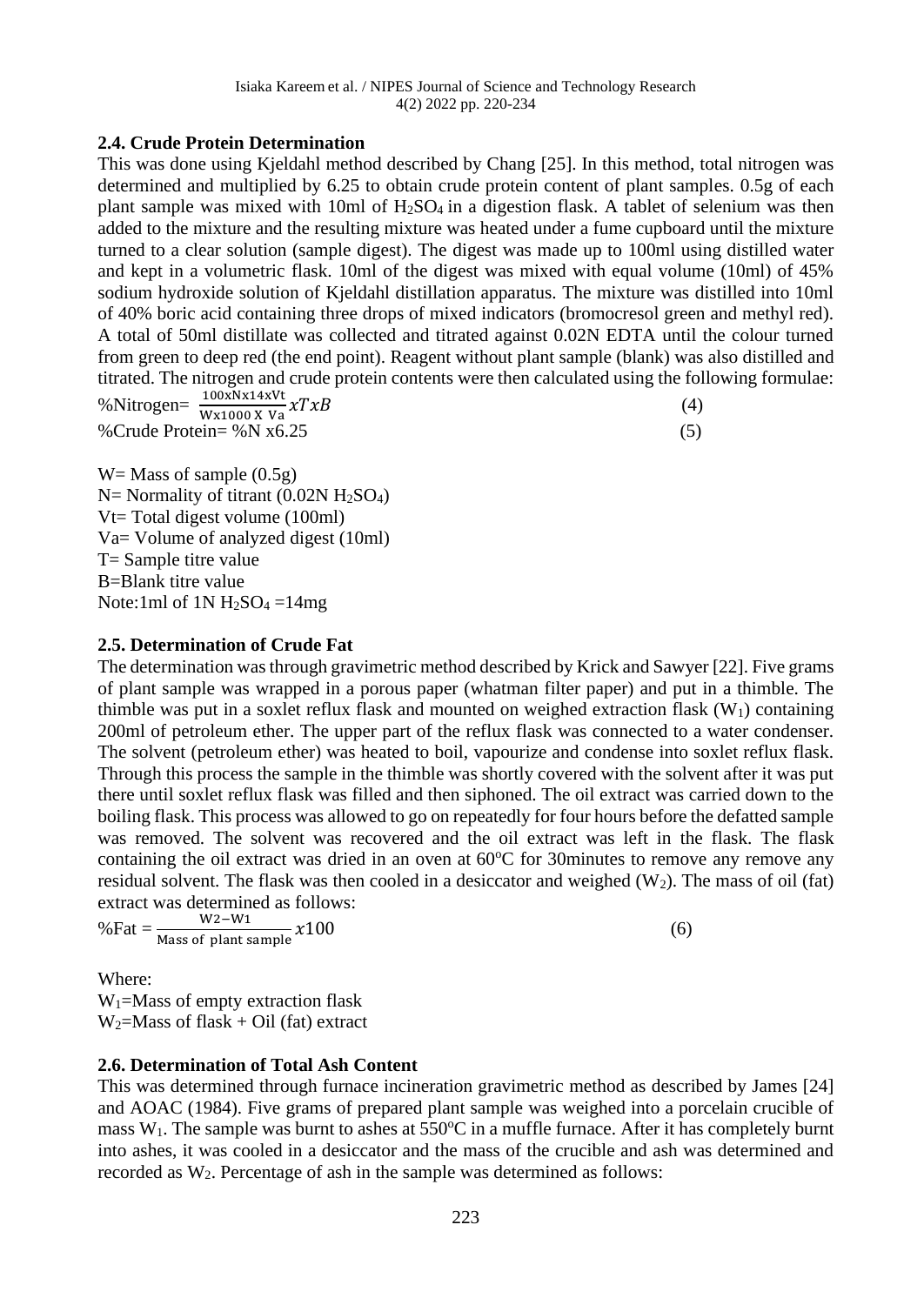% Ash= $\frac{W2-W1}{Mass \text{ of plant sample}} x100$  (7)

Where:  $W_1$ =Mass of empty extraction flask  $W_2$ =Mass of crucible + Ash

# **2.7. Determination of Crude Fibre**

This was determined by the procedure described by James [24]. Five grams of the prepared plant sample was weighed and boiled in 150ml of 1.25% H<sub>2</sub>SO<sub>4</sub> solution for 30minutes under reflux. The boiled sample was washed in several portions of hot water using a two-fold cloth to trap plant particles. The sample was returned to the flask and boiled again in 150ml of 1.25% sodium hydroxide for 30 minutes under the same condition. After the sample was washed in several portions of hot water, the sample was allowed to drain and dry before being transferred into a weighed crucible where it was dried to a constant mass at  $105^{\circ}$ C using an oven. The mass of crucible + the dry sample was recorded as  $W_2$ . The dried sample was then transferred into a muffle furnace and burned into ashes. Percentage of crude fibre was determined as follows:

%Crude Fibre =  $\frac{W2-W3}{Mass of plant sample} \chi 100$  (8)

Where:

 $W_2$ =Mass of crucible + sample after washing, boiling and drying  $W_3 = Mass$  of crucible + Sample of ash

# **2.8. Statistical Analysis**

All the data collected were subjected to analysis of variance (ANOVA) and significant means were separated using least significant difference (LSD) at 5% probability level.

# **3.0. Results and Discussion**

# **3.1. Effects of mulch on plant height of water stressed tomato**

Drought stress was alleviated through increasing application of mulch from zero to 20t/ha after which there was a decline. The tallest plants were from stressed plants treated with 20t/ha of mulch followed by plants treated with 25t/ha mulch while the shortest plants were plants without mulch. The height increased from plants with zero mulch to plants with 20t/ha mulch after which there was a decline (Table 1). This implies that beyond 20t/ha, effectiveness of mulching on mitigation of drought stress in tomato would stop. This is also true for number of leaves, number of branches and chlorophyll content of leaves (Tables 1 and 2).

Increase in height of tomato under drought stress with increase in the rate of mulch application might be linked to better conservation of water for the use of plants during the stressful period. This led to higher height and increase in number of leaves and branches produced because of alleviation of drought stress. Furthermore, increase in height as a result of increase in mulch application could be attributed to usage of the conserved water by mulch for crop growth and yield rather than allowing the water to evaporate [26]. In the same vein, the result could be attributed to ease of nutrient release in the soil and its absorption by plants in solution. This consequently led to luxuriant growth of the plants in form of increase in height, number of branches and leaves. Similarly, increase in application rate of mulch could have resulted in lowering soil temperature to suit growth and development of the plants as revealed by result of plant height (Table 1).

Decrease in height as water deficit increased showed clearly that the plants were adversely affected by water deficit condition. The study of Hussein et al. [27] also found reduction of plant height with increase in water deficit or drought levels. Reduction in height could be linked to alteration of water potential, increase in ion toxicity, obstruction of cell division and expansion as well as ion imbalance [28]. Moreover, height reduction could be the result of inhibition of apical growth and endogenous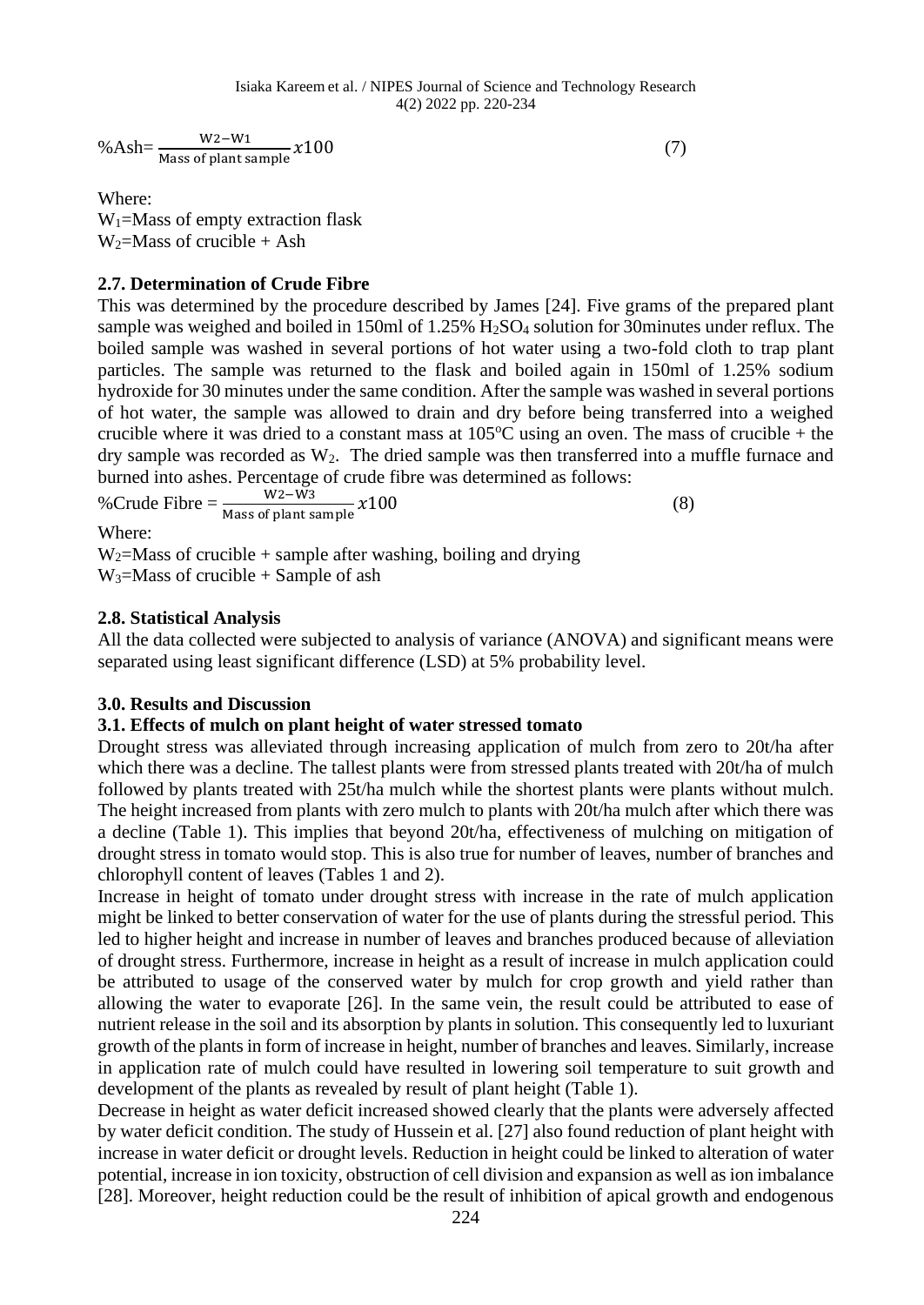#### Isiaka Kareem et al. / NIPES Journal of Science and Technology Research 4(2) 2022 pp. 220-234

hormonal imbalance caused by water deficit stress [29]. It might equally be the result of inability of getting sufficient water and nutrient needed for cell elongation and enlargement as a result of physical dryness experienced by the plants. This might have had consequential effect on photosynthate production because water and some nutrients like potassium and chlorine are needed for successful photosynthetic activities. With less photosynthate production, translocation to the growing areas becomes a great difficulty and, therefore, growth also found reduction of plant height with increase in water deficit or drought levels. Reduction in height could be linked to alteration of water potential, increase in ion toxicity, obstruction of cell division and expansion as well as ion imbalance [28]. Moreover, height reduction could be the result of inhibition of apical growth and endogenous hormonal imbalance caused by water deficit stress [29]. It might equally be the result of inability of getting sufficient water and nutrient needed for cell elongation and enlargement as a result of physical dryness experienced by the plants. This might have had consequential effect on photosynthate production because water and some nutrients like potassium and chlorine are needed for successful photosynthetic activities. With less photosynthate production, translocation to the growing areas becomes a great difficulty and, therefore, growth The desirability of having tall plants is hinged on avoidance of intra- or inter-species shading which might make a plant prone to etiolation and reduction in photosynthetic efficiency when light harvesting apparatus receive solar energy below the threshold for efficient production of photo-assimilates. Furthermore, plant height and the angle of inclination of the leaves are major factors affecting light interception by plants. Nevertheless, excessive height could make a plant prone to lodging and reduction in number of branches believed to have been caused by height gain. The consequences of excessive height constitute limitations to plant productivity because higher number of branches is a pre-requisite to having higher number of flowers and consequently fruits. This in turn is a very important yield determinant and, therefore, it becomes a target trait for all agronomic, physiological and genetic manipulations.

#### **3.2. Effects of mulch on number of leaves and branches of water stressed tomato**

Effect of drought on leaf production in tomato was mitigated by increase in the rate of mulch application. However, there was a drop in the number of leaves per plant beyond application of 20t/ha mulch. The highest number of leaves produced was from application of 20t/ha mulch followed by application of 25t/ha while the lowest number of leaves was from the control (zero mulch application). This result implies that the optimum application rate should be 20t/ha. Beyond this, the law of diminishing return would set in (Table 1).

In the same vein, mulch application alleviated drought stress in tomato plants. This was showcased through steady increase in number of branches with increase in the rate of mulch application till application of 20t/ha mulch. After that, there was a drop in the number of branches produced. The highest number of branches was produced by plants from pots that received 20t/ha mulch followed by those that received 25t/ha mulch while the lowest number was from the ones with zero mulch (Table 1).

Improvement in the number of leaves and branches produced by drought stressed tomato through increase in application rate of organic mulch might be attributed to enhancement of node production as a result of availability of suitable hormones for production of more nodes which consequently led to more leaf and branch production. These hormones could only be translocated in the presence of water and that was made easy with conservation of water through application of mulch. Similarly, considerable enhancement in tomato growth parameters (plant heights, numbers of branches, numbers of leaves) was as a result of availability of water for growth and yield of the crop in consideration through reduction in evaporation, regulation of soil temperature and making of nutrient available for absorption by plant as a result of availability of water for dissolution of the needed solutes. In the same vein, the result could be attributed to having greater soil profile moisture under mulch which has important implication in the utilization of water by crop and in soil reactions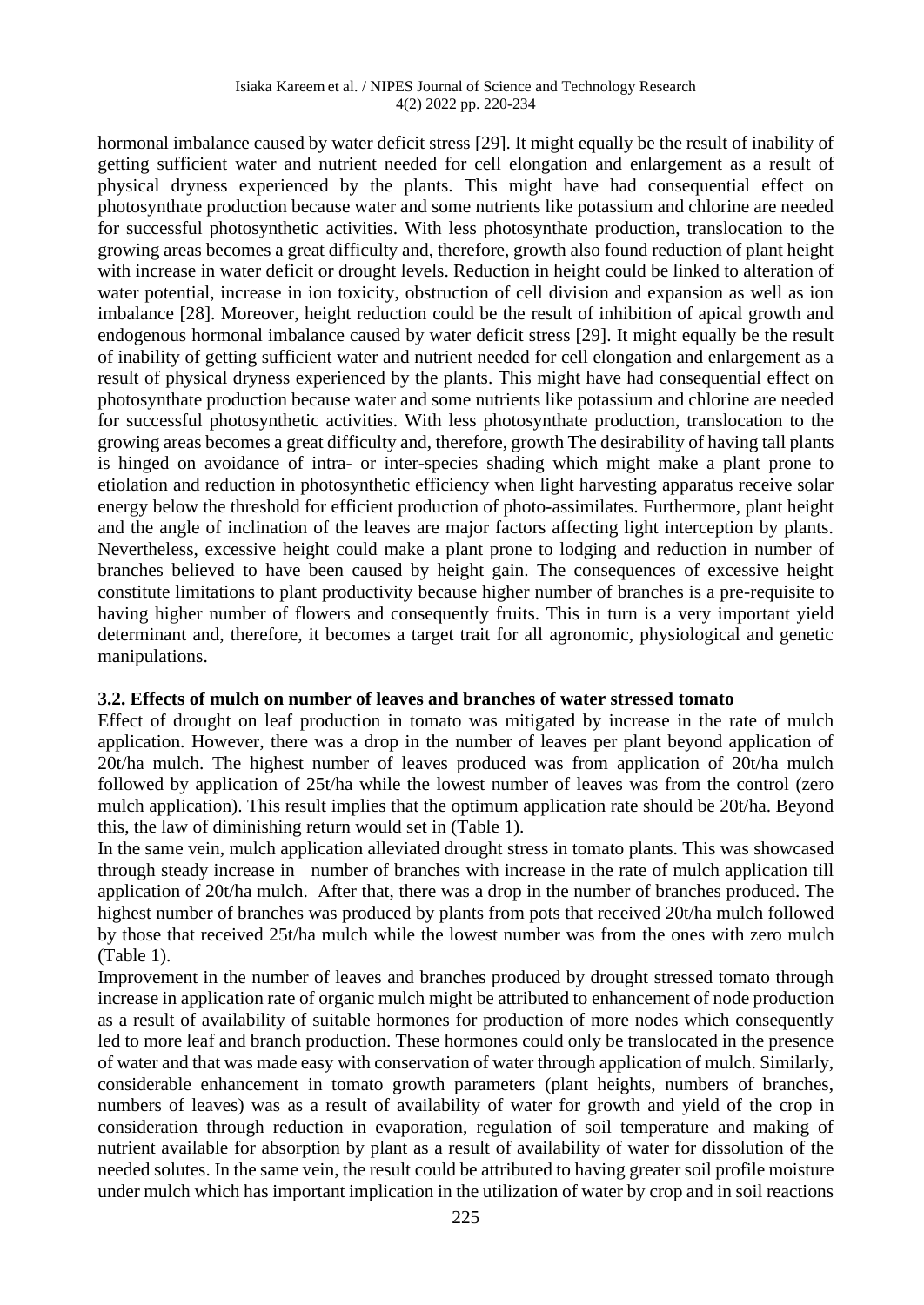that control the availability of nutrient and biological nutrient fixation that leads to improved plant growth [30].

High number of branches show vegetative growth success in non-grass plants and are equivalent of tillers in grasses. They can predict plant biomass yield. To some extent, economic yield can also be predicted by them. This is because the number of branches determines the number of leaves to be produced and the number of leaves produced determines the amount of photosynthate that will be produced. Therefore, if photosynthate produced is judiciously partitioned, economic yield will increase. There was reduction in the number of branches produced under water deficit condition in this work. This was equally observed by Saeed et al. [31] when they subjected okra varieties (Parbhani Karanti and DLPG) to drought stress. Along with reduction in number of branches, they equally found reduction in fresh fruit yield per okra plant as the severity of drought stress increases. Furthermore, Zhang et al. [32] recorded reduction in number of branches when they subjected soybean plants to moderate water stress. These results might be because of the fact that plants were not able to produce enough assimilates as a result of inhibited photosynthesis under water stress. It could also be attributed to inhibition of cell division and enlargement of meristematic tissue as well as having less amount of water uptake to prepare sufficient food needed for growth [33].

There was an inverse relationship between water deficit and number of leaves produced. This implies that increase in water deficit led to decrease in number of leaves produced. In the same vein, Manivannan et al. [34] found that water stress mostly decreased leaf growth and leaf areas in okra crop and sunflower respectively. This might be because plants faced with the problem of water deficit experienced a change in cell wall properties and photosynthetic rates which then led to reduction in number of leaves produced. Furthermore, reduction in number of leaves could have resulted from reduced turgor or reduction in extensibility of cell walls [35]. The problem might equally be due to water stress in the short run and ion toxicity in the long run [36]. This reduction in number of leaves can be seen as an avoidance mechanism which occurs so as to reduce water loss by transpiration. This reduction in water loss by transpiration is also capable of limiting accumulation of the salt ions in the shoot by favouring the retention of toxic ions in the roots [37].

| Application Rate (t/ha) | Plant Height(cm) | Number of Leaves   | Number of Branches |
|-------------------------|------------------|--------------------|--------------------|
| Control                 | $55.50^{\rm a}$  | $85.50^{\circ}$    | $16.50^{\rm a}$    |
|                         | $26.25^{b}$      | $33.25^{b}$        | $4.75^{\rm b}$     |
|                         | $35.75^{\circ}$  | $44.50^{\circ}$    | 9.00 <sup>c</sup>  |
| 15                      | $43.25^{\rm d}$  | $52.75^{\rm d}$    | 11.50 <sup>d</sup> |
| 20                      | $65.75^{\circ}$  | $78.25^{\circ}$    | $15.25^{\rm a}$    |
| 25                      | $53.75^{\circ}$  | 61.00 <sup>f</sup> | 13.50 <sup>d</sup> |

Table 1: Effects of mulch on plant height, number of leaves and number of branches of water stressed tomatoes

#### **3.3. Effects of mulch on number of flowers of water stressed tomato**

Effect of drought stress was alleviated in tomato by increasing the number of flowers produced above the control. Number of flowers increased linearly with increase in the rate of mulch application though 20t/ha and 25t/ha produced the same number of flowers. So, the highest number flowers was produced by plants from pots that received 20 and 25t/ha mulch followed by those that were from plot with 15t/ha while the lowest number of flowers was produced by pots without mulch (Table 2).

Availability of water to crops through the use of mulch enhanced production of more flowers. This could be attributed to the fact that hormone for flowering requires water to flow to destination (target organ) for its action. In the same vein, availability of water enhanced other biochemical activities in the plant that are responsible flower production. The enhancement from water availability was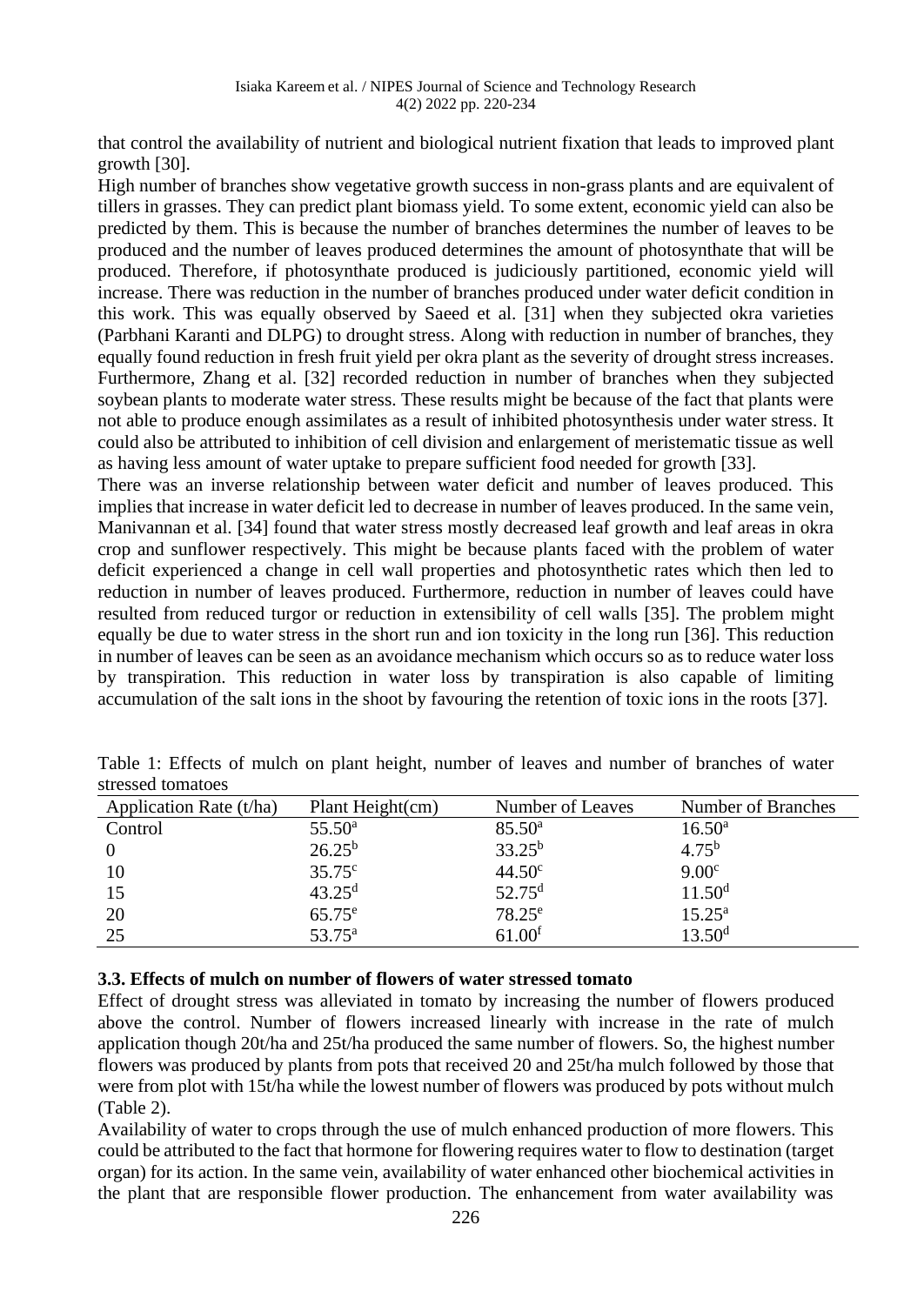because it has been established that increase in water stress affect flower development and crop production [38]. Furthermore, increase in number of flowers as well as earliness in flowering has been reported for water -stressed crops treated with mulch compared with plants without mulch [39]. So, the optimum rate of mulch needed for tomato production could be pegged at 20t/ha since application of 25t/ha did not result in appreciable betterment in the number of flowers produced.

## **3.4. Effects of mulch on fruit yield of water stressed tomato**

Fruit production followed the pattern of dry matter production and biological yield. The highest fruit yield was found in plants from pots that received 20t/ha mulch followed by those from pots that received 25t/ha mulch while the lowest fruit yield was found in plants from pots that received 15t/ha mulch. The trend was that there was increase in fruit yield of plants from pots that received 10t/ha mulch followed by a decline in plants from pots that received 15t/ha much after which there was a rise with a final fall in plants from pots with 20t/ha and 25t/ha respectively (Table 2).

Increase in fruit yield could be linked to better conservation and usage of water for cell multiplication and cell enlargement at the reproductive stage. Similarly, it could have been that better water conservation eased release of nutrients which were used for growth and development of the plant as well as better photosynthesis coupled with judicious partitioning of the photosynthates to the fruit. It should also be noted that flower production had a linear relationship with rate of mulch application. However, abortion of flowers occurred at the time of fruit formation and it occurred across all the application rates without following a particular trend. This has made the prediction of the trend of fruit production difficult. Despite that, the optimum rate (20t/ha) as found in other parameters still had the highest fruit yield.

In this study, it was found that number of fruits decreased with increase in severity of water stress. Abdulrahman and Nadir [40] also found reduction in okra yield with increase in severity of drought stress. In the same vein Specht et al. [41] found decrease in yield of soybean when it was raised under drought stress condition. Furthermore, Nahar and Ullah [42] discovered yield reduction in two tomato cultivars when they subjected them to water stress condition. This reduction in yield under water deficit stress may be attributed to low cell expansion, less photosynthetic rate and leaf senescence [43]. Furthermore, the growth of drought-stressed plants is mostly limited by the osmotic effect of water deficit stress which results in reduced growth rate and low stomatal conductance. As water deficit stress increases, yields move towards zero because most plants (mesophytes) will not grow in high water deficit condition and are severely inhibited or even killed at very high stress level because they were not genetically bred to tolerate that stress level. Furthermore, reduction in yield could be attributed to reduction in number of leaves, plant height and number of branches found in this work. Yield reduction might equally be linked to action of water deficit to induce Fe2+, K+, and Ca2+ deficiencies [44] which resulted in yield losses [45].

| Application Rate (t/ha) | Numbers of Flowers | Fruit yield $(g)$  |
|-------------------------|--------------------|--------------------|
| Control                 | $14.50^{\rm a}$    | $11.04^a$          |
| $\Omega$                | $9.25^{\rm a}$     | $5.51^{\rm a}$     |
| 10                      | $12.50^a$          | $8.65^{\rm a}$     |
| 15                      | $14.75^{\circ}$    | $4.95^{\rm a}$     |
| 20                      | $15.25^{\rm a}$    | $13.47^{\rm a}$    |
| 25                      | $15.25^{\rm a}$    | 12.31 <sup>a</sup> |

Table 2: Effects of mulch on number of flowers and fruit yield of water stressed tomato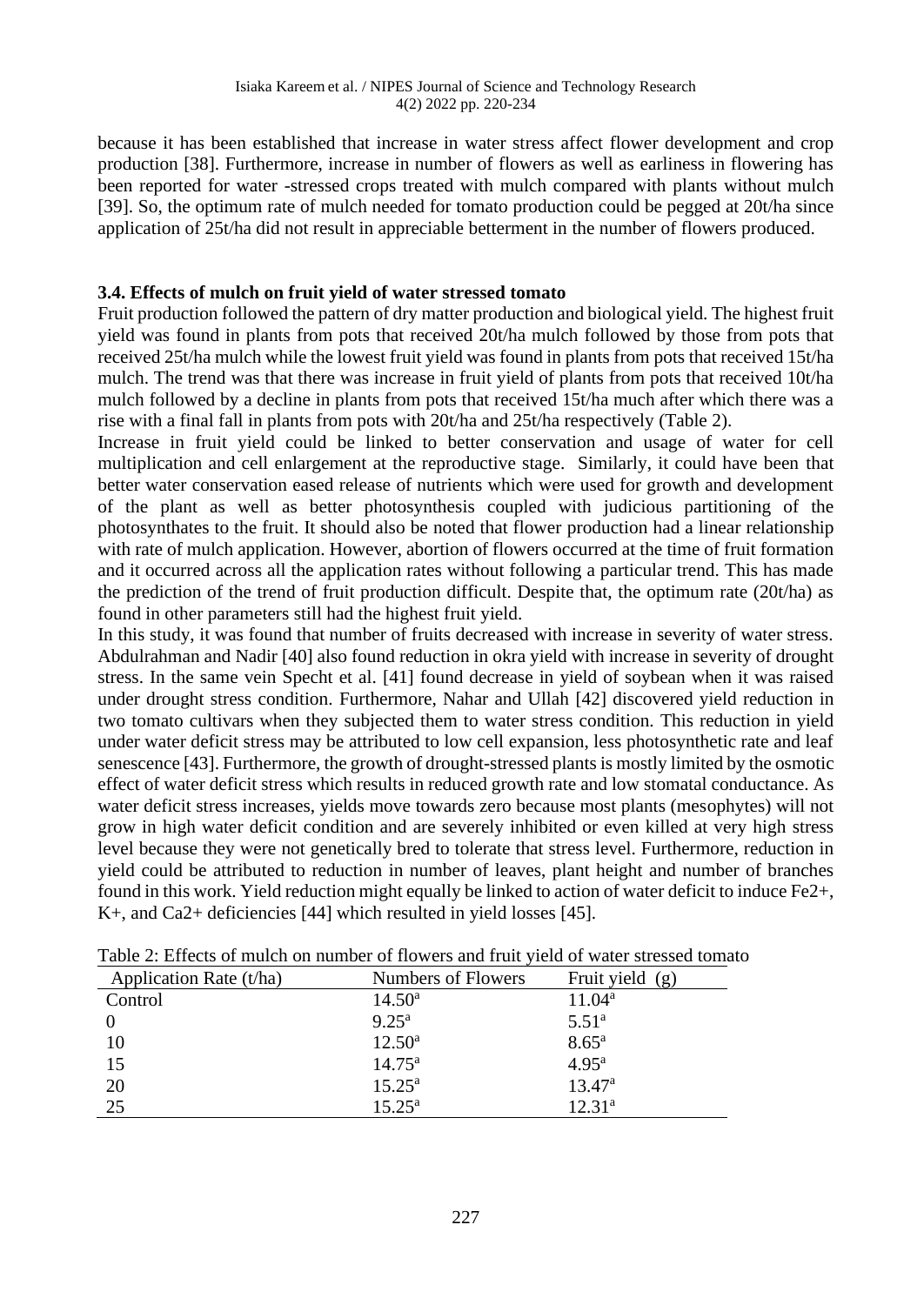## **3.5. Effects of mulch on leaf chlorophyll content of water stressed tomato**

Application of mulch alleviated moisture stress effect by improving the chlorophyll contents of the leaves above that of control. There was linear relationship between application rate and chlorophyll contents till 20t/ha mulch application after which there was a decline in the chlorophyll contents. So, the highest level of chlorophyll content was from plants that received 20t/ha mulch followed by those that received 25t/ha mulch while the lowest chlorophyll content was from plants that received no mulch at all (Table 2).

Increase in the severity of drought stress led to chlorophyll degradation as a result of production of chlorophyllase. In the same vein, it equally prevents its synthesis [46]. With increase in the mulch application rate, more water was retained in the plant system and the rate of chlorophyllase production decreased and that led to increase in chlorophyll contentment of the plant leaves. With increase in chlorophyll content, absorption of solar radiation will increase and dry matter production will be increased in turn provided all other variables of photosynthesis are constant. It might equally be said that leaf chlorophyll content decreases with drought stress while application of mulch leads to the maintenance of chlorophyll level of plants under drought condition. Finally, better water conservation and utilization through mulch application increased chlorophyll production in a drought condition [46].

Chlorophyll is very important because it indicates the status of leaf nitrogen and nitrogen content is an indicator of the plant source strength [47]. Chlorophyll content is an indication of nitrogen status of the plant and it is significantly decreased by exposure to moisture stress especially chlorophyll-a and chlorophyll-b [48]. If the chlorophyll content is high, it implies high source strength. High source strength will in turn lead to high yield and consequent high harvest index [49]. if the assimilates are judiciously partitioned to the developing fruits. It has been made known that chlorophyll content has positive and significant correlation with both rice yield and harvest index [50]. There was decline in chlorophyll content as water stress increased in this work. This was equally reported that Manivannan et al. [51] found that decrease in chlorophyll content was caused by water deficit stress in different sunflower varieties. Furthermore, Jaleel et al.[52] reported that both chlorophyll a and b are reduced drought stress. It should be noted that decrease in chlorophyll content or unchanged level of chlorophyll is dependent on the duration and severity of drought [53]. The result of this study might be ascribed to damage done to the chloroplast by reactive oxygen species which are normally produced as a result of moisture or other environmental stresses [54]. Furthermore, water deficit induced reduction in chlorophyll content could be linked to loss of chloroplast membranes, excessive swelling, distortion of the lamellae vesiculation, and the appearance of lipid droplets [55]. In the same vein, decrease in chlorophyll content could be as a result of water- deficit- induced weakening of protein-pigment- lipid complex and increased chlorophyllase activities [56]. This reduction in chlorophyll content together with reduced potassium uptake which results in K/Na antagonism resulted in impaired photosynthesis which consequently led to low yield. It should be noted that photosynthesis is adversely affected during moisture stress through lowering of chlorophyll level, disturbance of chlorophyll components and destruction of photosynthetic apparatus [57]. From the on-going, it is evident that the assertion that chlorophyll content has strong relationship with yield in rice [50] is equally true for okra. However, there are still other contributing factors that influence yield. Therefore, chlorophyll cannot singly determine the yield magnitude except if other yield contributors are also in line.

#### **3.6. Effects of mulch on dry matter production of water stressed tomato**

The highest dry matter content was found in plants from pots that received 20t/ha mulch followed by those from pots that received 25t/ha mulch while the lowest dry matter content was found in plants from pots that received 15t/ha mulch. The trend was that there was increase in dry matter content of plants from pots that received 10t/ha mulch followed by a decline in plants from pots that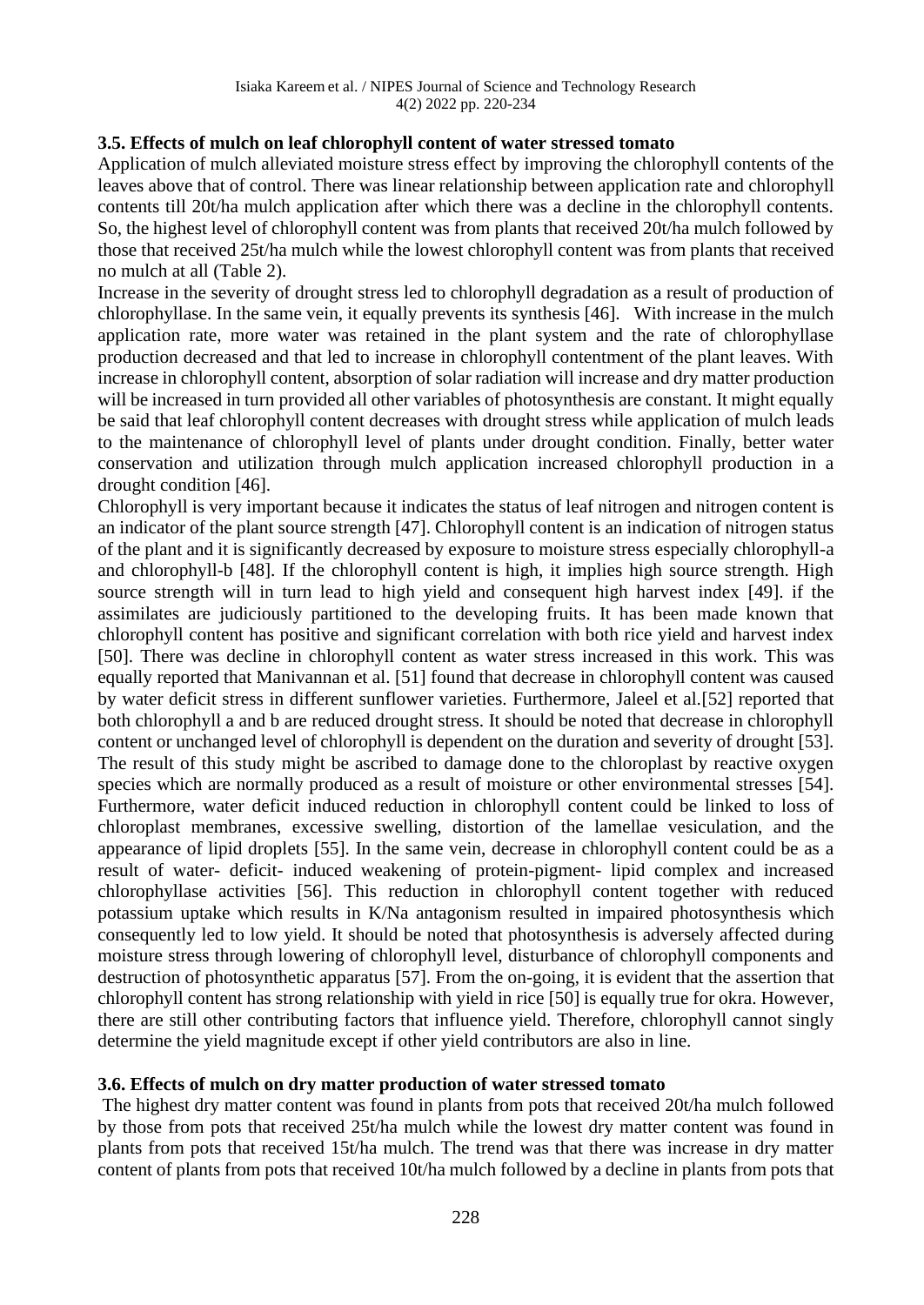received 15t/ha much after which there was a rise with a final fall in plants from pots with 20t/ha and 25t/ha respectively (Table 2).

Increase in dry matter production and biological yield as a result of increase in mulch application under water stress was because of water availability resulting from water retention of the soil through application of mulch. This was so because water availability is a key factor for dry matter production. It has been established that mulch application led to increase in photosynthetic rate, water uptake and photo-assimilate translocation [3]. Furthermore, increased mulch application might have led to prevention of soil moisture which resulted in better utilization of moisture by tomato plants as well availability and absorption of soil nutrients which then led to improved growth [30] of tomato.

All these are improvements through mulch application led to increase in dry matter production. It has been observed that increase in chlorophyll contents as found in this work (Table 3) could lead to higher photosynthetic rate which consequently result in overall yield of the plant. In the same vein, increase in dry matter yield could be attributed to increased number of leaves which resulted in better production of photo-assimilates and consequent increase in dry matter yield.

| Twore 3. Effects of multiple on emotophy if content and at y |                                       | manoi progaetion or water su essea tomato |
|--------------------------------------------------------------|---------------------------------------|-------------------------------------------|
| Application Rate (t/ha)                                      | Chlorophyll $(\mu \text{molcm}^{-2})$ | Dry matter $(g)$                          |
| Control                                                      | 1.45a                                 | 2.62a                                     |
|                                                              | 0.13 <sub>b</sub>                     | 0.72 <sub>b</sub>                         |
| 10                                                           | 0.23c                                 | 2.95c                                     |
| 15                                                           | 0.32d                                 | 1.30b                                     |
| 20                                                           | 1.55e                                 | 1.92a                                     |
| 25                                                           | 0.66f                                 | 1.81a                                     |

Table 3: Effects of mulch on chlorophyll content and dry matter production of water stressed tomato

# **3.7. Effects of mulch on leaf crude fibre content of water stressed tomato**

The highest crude fibre content of leaves was from plants that received 10t/ha while the lowest was from pots that received 20t/ha mulch. There was a surge after the control (i.e.10t/ha) after which there was a decline in the crude fibre content. So, higher application rates (15, 20 and 25t/ha mulch) resulted in lower crude fibre production in water-stressed tomato leaves (Table 4).

High content of crude fibre implies low digestibility of the food or feed material as well as low energy and total digestible nutrient (TDN). There was increase in crude fibre with water deficit in this work. Other researchers like Essafi et al.[58] and Sumithra et al.[59] have equally reported increased fibre production with increase in water stress in plants. These results might be due to plants' increased production of crude fibre in response to water stress condition. Hale and Orcutt [60] have observed that plants synthesize special high molecular proteins during water stress to assist them in resisting the effects of water stress. The implication of this result is that the fruits produced would be less useful as either food or feed. Although fruit bulking is through increase in fibre and water contents which are both disadvantages because they result in low shelf life, low dry matter content and low digestibility. However, high fibre content in okra is useful in stabilizing blood sugar by slowing down or regulating the rate at which sugar is absorbed from the intestinal tract and, therefore, useful for managing diabetes [61].

# **3.8. Effects of mulch on leaf crude protein content of water stressed tomato**

Leaf crude protein contents followed the trend in plant height, number of leaves, number of flowers, chlorophyll content and number of branches. Crude protein contents increased with application of mulch as a result of alleviating moisture stress from zero application to application of 20t/ha after which there was a drop in the highest application rate (25t/ha). So, the highest crude protein content was from pot with application rate of 20t/ha mulch followed by 25t/ha mulch while the lowest crude protein content was from pots with zero application (Table 4). The implication is that beyond 20t/ha,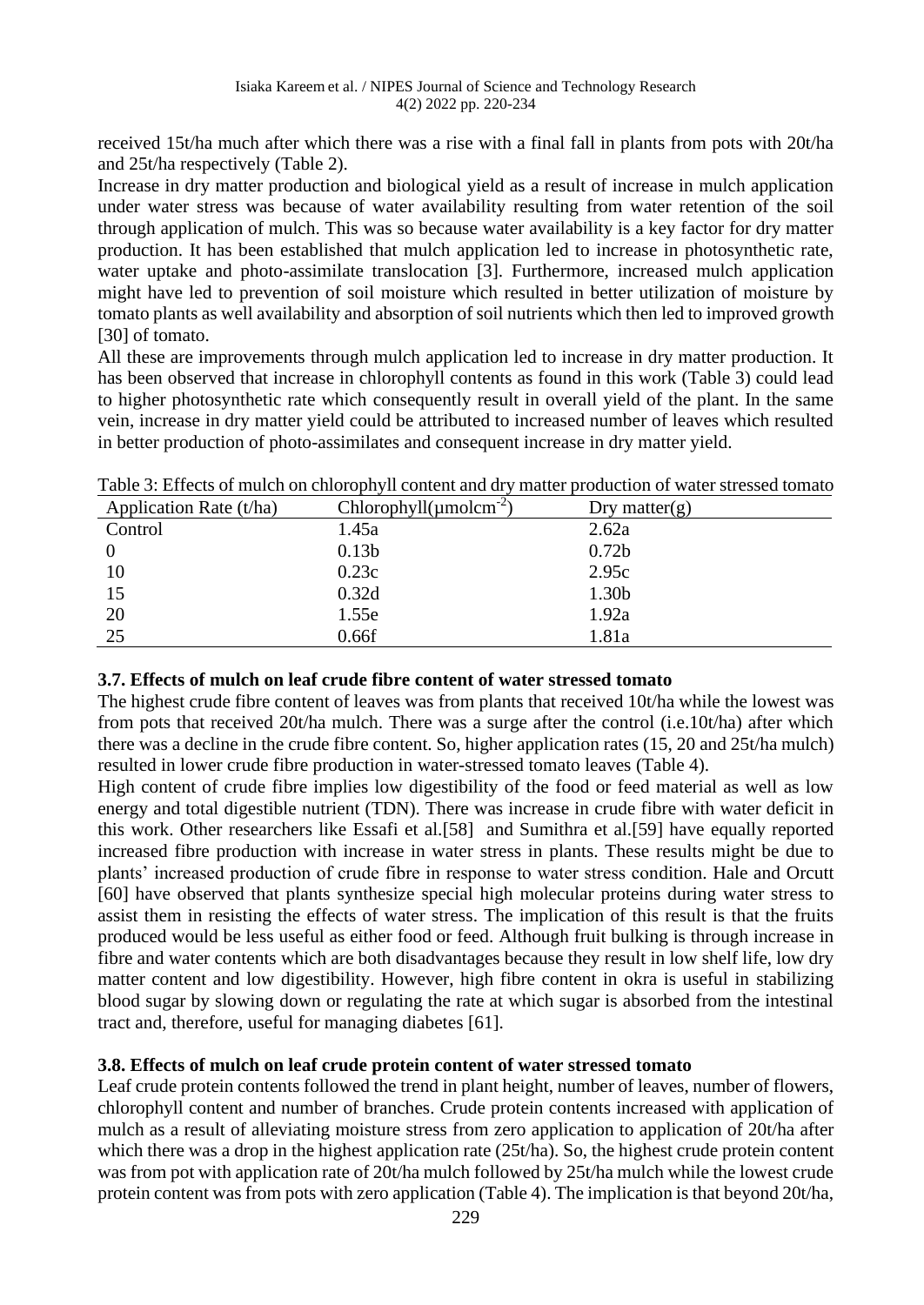it is not profitable to use mulch in alleviating moisture stress in tomato. It might also be that application of mulch beyond 20t/ha hampered the smooth growth of the plants or that it led to addition of toxic materials (allelopathic chemicals) which were harmful to the plants in the soil.

There was decrease in crude protein with increasing water deficit in this work. Similar to this result was that of Khalil et al.[62] who observed that increasing water stress lowered crude protein percent in cowpea (*Vigna unguiculata*) plants. However, some researchers have reported contrary to this result of ours. For example, Rostamza et al.[63] observed increase in crude protein content of pearl millet with increase in water stress. Similarly, Bibi et al.[64] found that increase in moisture stress resulted in increase in percentage of crude protein in sorghum (sudan grass hybrids). Finally, Fariaszewska et al.[65] discovered increase in crude protein contents of forage grasses when they were subjected to mild water stress. It is generally concluded that positive or negative effect of water stress on forage crops depends on plant species. The result of this work might be linked to decreased synthesis of protein as well as increased activities of protein hydrolysing enzymes which led to accumulation of amino acids at the expense of protein [66]. Furthermore, protein reduction could be attributed to higher ratio of  $Na<sup>+</sup>$  to  $K<sup>+</sup>$  at high water deficit level which inactivates enzymes and inhibits synthesis of protein. Moreover, low crude protein content can be linked to low nitrogen level in the plant because the amount of nitrogen in the plants is used in calculating the crude protein content (Equation 5). Finally, reduction in protein content might also be attributed to low nitrate reduction activity (NR) which could have accounted for decline in plant growth. The implication of our result is that crude protein of crops could be purposely increased or decreased using water stress by choosing the appropriate plant species.

| Application Rate (t/ha) | Crude Fiber $(\%)$ | Crude Protein (%) |
|-------------------------|--------------------|-------------------|
| Control                 | 1.60 <sup>a</sup>  | 4.43 <sup>a</sup> |
| $\boldsymbol{0}$        | 1.86 <sup>a</sup>  | 1.40 <sup>b</sup> |
| 10                      | $2.61^{b}$         | $2.48^{\circ}$    |
| 15                      | 1.70 <sup>a</sup>  | 4.65 <sup>a</sup> |
| 20                      | 0.84 <sup>c</sup>  | 6.55 <sup>d</sup> |
| 25                      | 0.95 <sup>c</sup>  | 5.65 <sup>e</sup> |

Table 4: Effects of mulch on crude fibre, crude protein content of water stressed tomato

#### **3.9. Effects of mulch on leaf ash content of water stressed tomato**

The highest ash content was found in plants from pots with zero application of mulch. This was followed by plants from pots with 10t/ha mulch while the lowest ash content was from plants with 25t/ha mulch application (Table 5). So, there was negative relationship between mulch application rate and ash content of leaves.

This implies that higher mulch application does not improve ash production in water-stressed tomato despite the fact that it had positive impacts on other growth and nutritional parameters of the same plant.

There was decrease in ash contents with increase in severity of water stress in this research. In similar studies, Haji Hassani Asl et al.[67] reported decrease in ash content with increase in severity of water stress in three forage crops which were corn, sorghum and millet. Also, Bibi et al.[64] found reduction in ash content of sorghum-sudangrass hybrids with increase in severity of water stress. Moreover, Shoaei and Rafiei [68] discovered significant decrease in ash content of two hybrids of maize. In cowpea, Khalil et al. [62] found significant reduction in ash content of cowpea plants when raised under water stress conduction. This result could be attributed to the effect of reduced soil nutrient availability and uptake as a result of decrease in soil water or it could be the consequence of limited energy source (carbohydrates) supplied by leaves being affected by water stress [62]. Furthermore, ash content signifies the level of minerals in the plant. However, increase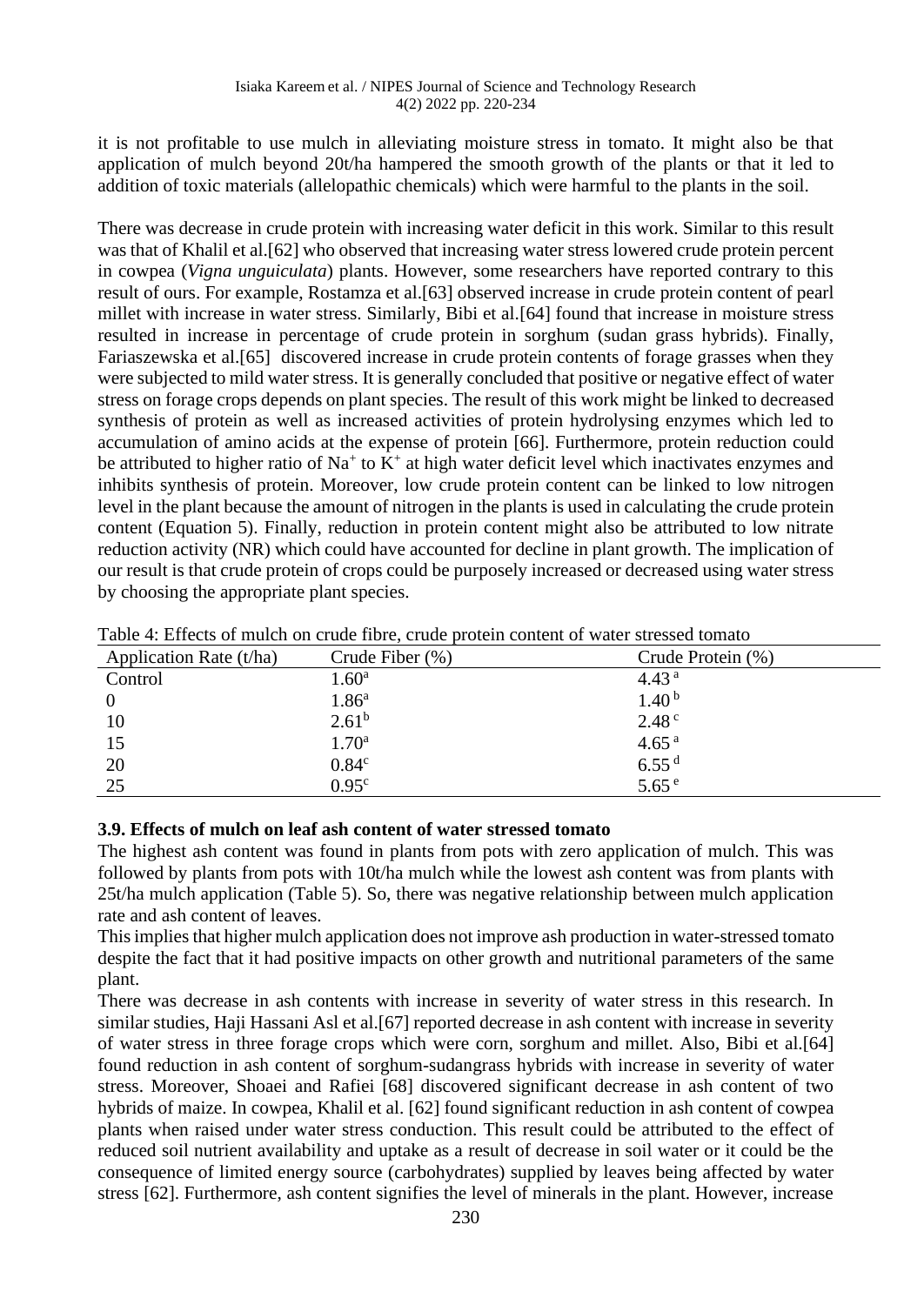in water deficit stress leads to progressive inhibition of mineral uptake by the plants. This is because plant roots have less access to soil nutrients [69]. This then results in having low ash content which is an indicator of the amount of minerals absorbed by the plants. Furthermore, insufficient moisture might have led to tenacious adsorption of the minerals to the clay and the plant roots could not absorb the minerals. Moreover, already absorbed minerals needed sufficient water for their translocation to the fruits but that was not available as a result of deficit water supply. Therefore, the fruits could not get enough minerals as the water deficit level increased and that resulted in low ash content.

#### **3.10. Effects of mulch on leaf crude fat content of water stressed tomato**

The highest level of crude fat (ether extract) was from the plants with 15t/ha mulch application. This was followed by plants with zero application of mulch while the lowest crude fat content was found in plants with 20t/ha mulch. There was an up and down trend in the effect of mulch application. Application of 10t/ha led to decline in crude fat content followed by a surge with application of 15t/ha mulch. This was followed by a decline in crude fat content with application of 20t/ha while application of 25t/ha mulch led to a surge again in the content of crude fat in the leaves of tomato under water stress alleviated with application of mulch (Table 5).

Ether extract (crude fat) is an indicator of energy production (twice that of carbohydrate), a means of absorption of fat soluble vitamins, a protector of delicate organs in the body as well as an insulator against cold. Crude fat content in this work decreased with increase in severity of drought stress. Similar to this result, Onwugbuta-Enyi [70] and Martins –Junior et al.[71] reported that crude fat content of cowpea seedlings was reduced by water stress. Bibi et al.[65] also showed that crude fat of sorghum (sudan grass hybrids) decreased with imposition of water stress. Furthermore, Osuagwu and Edeoga [72] found that water stress caused a significant reduction in the crude fat content of leaves of African basil (*Ocimum gratissimum* L.) and Bush buck (*Gongronema latifolium* Benth.). This might be because increase in water deficit triggered production of lipase which was responsible for breaking down of fat. Therefore, increase in water deficit resulted in decrease in crude fat content. The implication of this reduction as a result of breakdown of crude fat is that it leads to formation of osmotic materials which aids plants in tolerating water stress.

| Application Rate (t/ha) | Ash $(\% )$       | Crude Fat $(\% )$ |
|-------------------------|-------------------|-------------------|
| Control                 | $6.13^{\rm a}$    | $2.51^{\rm a}$    |
|                         | $3.65^{\rm a}$    | 2.12 <sup>a</sup> |
| 10                      | $3.38^{a}$        | 1.79 <sup>a</sup> |
| 15                      | 3.22 <sup>a</sup> | $2.95^{\rm a}$    |
| 20                      | 2.80 <sup>a</sup> | $1.25^{\rm a}$    |
| 25                      | 3.32 <sup>a</sup> | .60 <sup>a</sup>  |

|  |  |  | Table 5: Effects of mulch on ash and crude fat contents of water stressed tomato |  |  |  |  |  |  |  |  |  |
|--|--|--|----------------------------------------------------------------------------------|--|--|--|--|--|--|--|--|--|
|--|--|--|----------------------------------------------------------------------------------|--|--|--|--|--|--|--|--|--|

# **4.0. Conclusion**

From this research work, it was found that stressed plants without mulch had a drastic reduction in all the tested parameters. The plants subjected to drought and treated with 20tons/ha mulch showed higher plant height, number of branches, yield, chlorophyll, fiber and ash content compared to the plants treated with 10tons/ha, 15tons/ha,25t/ha mulch. It is, therefore, concluded that 20tons/ha mulch be used for alleviating drought stress condition in Platinum 107 F1 tomato variety in the study area when all the conditions in this research are maintained.

#### **References**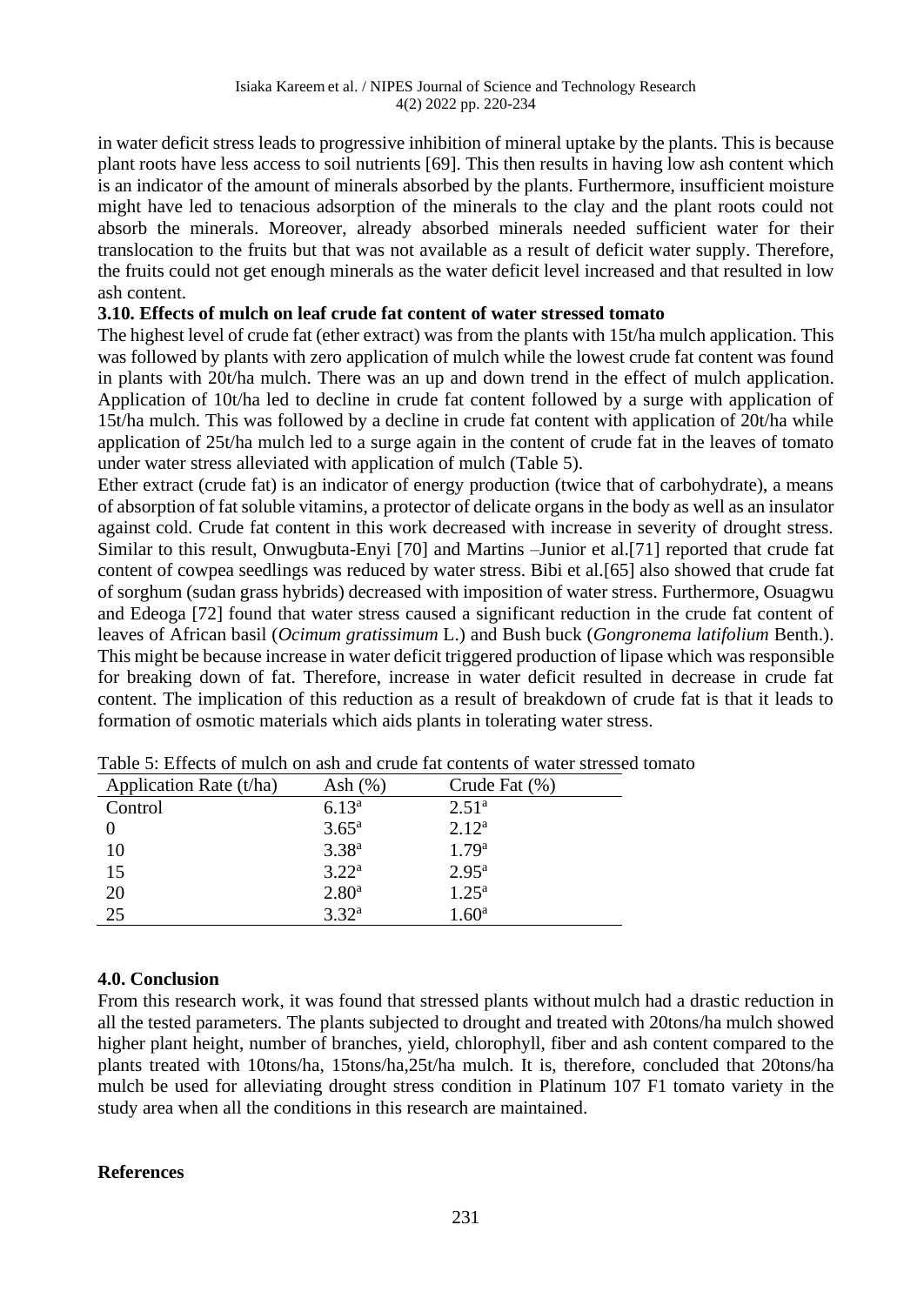- [1] Rao, N. K. S., R. M. Bhatt and A. T. Sadasivan. 2000. Tolerance to water stress in tomato cultivars. Photosynthetica **38**(3): 465-467.
- [2] Kumar, R., S. S. Solankey and M. Singh, (2012). Breeding for drought tolerance in vegetables, *Vegetable Science*  39(1): 1-15.
- [3] Nahar, K., Ullah, S. M., & Islam, N. (2011). Osmotic adjustment and quality response of five tomato cultivars (Lycopersicon esculentum Mill) following water deficit stress under subtropical climate. *Asian Journal of Plant Sciences*, *10*(2), 153-157.
- [4] Zhang, X.Y., Chen, S.Y., Dong, P., Liu, M.Y., Yong, S.H. (2005). Evapotranspiration, yield and crop coefficient of irrigated maize under straw mulch. Pedosphere 15 (5): 576–584.
- [5] Rahman, M.A., Chikushi, J., Saifizzaman, M., Lauren, J.G. (2005). Rice straw mulching and nitrogen response of no-till wheat following rice in Bangladesh. Field Crops Res. 91 (1): 71–81.
- [6] Araki, H.and Ito, M. (2004). Decrease of nitrogen fertilizer application in tomato production in no tilled field with hairy vetch mulch. Acta Hortic. 638: 141–146.
- [7] Kar, G. and Singh, R. (2004). Soil water retention-transmission studies and enhancing water-use-efficiency of winter crops through soil surface modifications. Ind. J. Soil Conserv. 32 (1):18–23.
- [8] Farrukh, I., Safdar, A. (2004). Impact of different types of mulches on soil moisture. Sarhad J. Agric. 20(4): 571– 573.
- [9] Erenstein, O. (2002). Crop residue mulching in tropical and semitropical countries: an evaluation of residue availability and other technological implications. Soil Till. Res. 67: 115–133.
- [10]Enrique, G.S., Braud, I., Louis, T.J., Michel, V., Pierre, B., Christophe, C.J. (1999). Modelling heat and water exchange of fallow land coverage with plant residue mulch. Agric. Meteorol. 97:151–169.
- [11]Yang, Y.J., R. S. Dungan, A. M. Ibekwe, C. Valenzuela-Solano, D. M. Crohn, and D. E. Crowley.(2003). Effect of organic mulches on soil bacterial communities one year after application, *Biology and Fertility of Soils*, 38(5): 273– 281.
- [12]Ji., S. and P. W. Unger. (2001). Soil water accumulation under different precipitation, potential evaporation, and straw mulch conditions, *Soil Science Society of America Journal*, 65(2): 442–448.
- [13]Raes, D., P. Steduto, T. C. Hsiao, and E. Fereres. (2009). Aquacrop-The FAO crop model to simulate yield response to water: II. main algorithms and software description, *Agronomy Journal*, 101(3): 438–447.
- [14] Hatfield, J.L., T. J. Sauer, and J. H. Prueger. (2001). Managing soils to achieve greater water use efficiency, *Agronomy Journal*, 93(2): 271–280.
- [15]Khadas, O. A. (2014). *Effect of different irrigation levels on growth and yield of strawberry under silver black mulch* (Doctoral dissertation, Ph. D. dissertation, College of Agricultural Engineering and Technology, Dr. BSKKV, Dapoli, India).
- [16]Kumar, S. and P. Dey. (2011). Effect of different mulches and irrigation methods on root growth, nutrient uptake, water use efficiency and yield of strawberry, *Scientia Horticulturae*, 127(3): 318–324.
- [17]Angrej, A. and G. S. Gaur. (2007). Effect of mulching on growth, fruit yield and quality of strawberry (*Fragaria* × *ananassa* Duch.), *Asian Journal of Horticulture*, 2(1): 149–151.
- [18] Singh, B.K. and K. S. Yadav. (2017). Response of mulching on strawberry under field condition, *Journal of Bio Innovation*, 6(5): 761–767.
- [19]Kirnak, H., Kaya, C., Tas, I., & Higgs, D. (2001). The influence of water deficit on vegetative growth, physiology, fruit yield and quality in eggplants. *Bulg. J. Plant Physiol*, *27*(3-4), 34-46.
- [20] Pandey, S., J. Singh, and I. B. Maurya (2015). Effect of black polythene mulch on growth and yield of winter dawn strawberry (*Fragaria* × *ananassa*) by improving root zone temperature, *Indian Journal of Agricultural Sciences*, 85(9): 1219–1222.
- **[21]**Opara-Nadi, O. (1993) Effect of Elephant Grass and Plastic Mulches on Soil Properties and Cowpea Yield on an Ultisol in Southeastern Nigeria. In: Mulongoy, K. and Merckx, R., Eds., Soil Organic Matter Dynamic and Sustainability of Tropical Agriculture, John Wiley and Sons, Chichester, 351-360.
- [22]Kirk, B., Sawyer, S. (1980). Pearson's Food Composition and Analysis. *Longman, England*. Page 34.
- [23] AOAC (1984) Official Methods of Analysis. Association of Official Analytical Chemists. 14th Edition, AOAC, Arlington.
- [24]James, C. S. (1995). Analytical Chemistry of Foods. Chap. 6, General Food Studies, Firsted.
- [25] Chang, S. K. C. (2003). Protein Analysis: Food Analysis, Nielson, S.S. (Ed.). Kluwer Academic Plenum Publisher, New York.
- [26]Xue, B. L., Guo, Q., Otto, A., Xiao, J., Tao, S., & Li, L. (2015). Global patterns, trends, and driver of water use efficiency from 2000 to 2013. *Ecosphere*, *6*(10), 1-18.
- [27]Hussein, H. A., Metwally, A. K., Farghaly, K. A., & Bahawirth, M. A. (2011). Effect of irrigation interval (water stress) on vegetative growth and yield in two genotypes of okra. *Australian Journal of Basic and Applied Sciences, 5*(12), 3024-3032.
- [28] Arshi, A., Abdin, M. Z., & Iqbal, M. (2005). Ameliorative effects of CaCl<sub>2</sub> on growth, ionic relations, and proline content of senna under salinity stress. *Journal of plant nutrition, 28*(1), 101-125.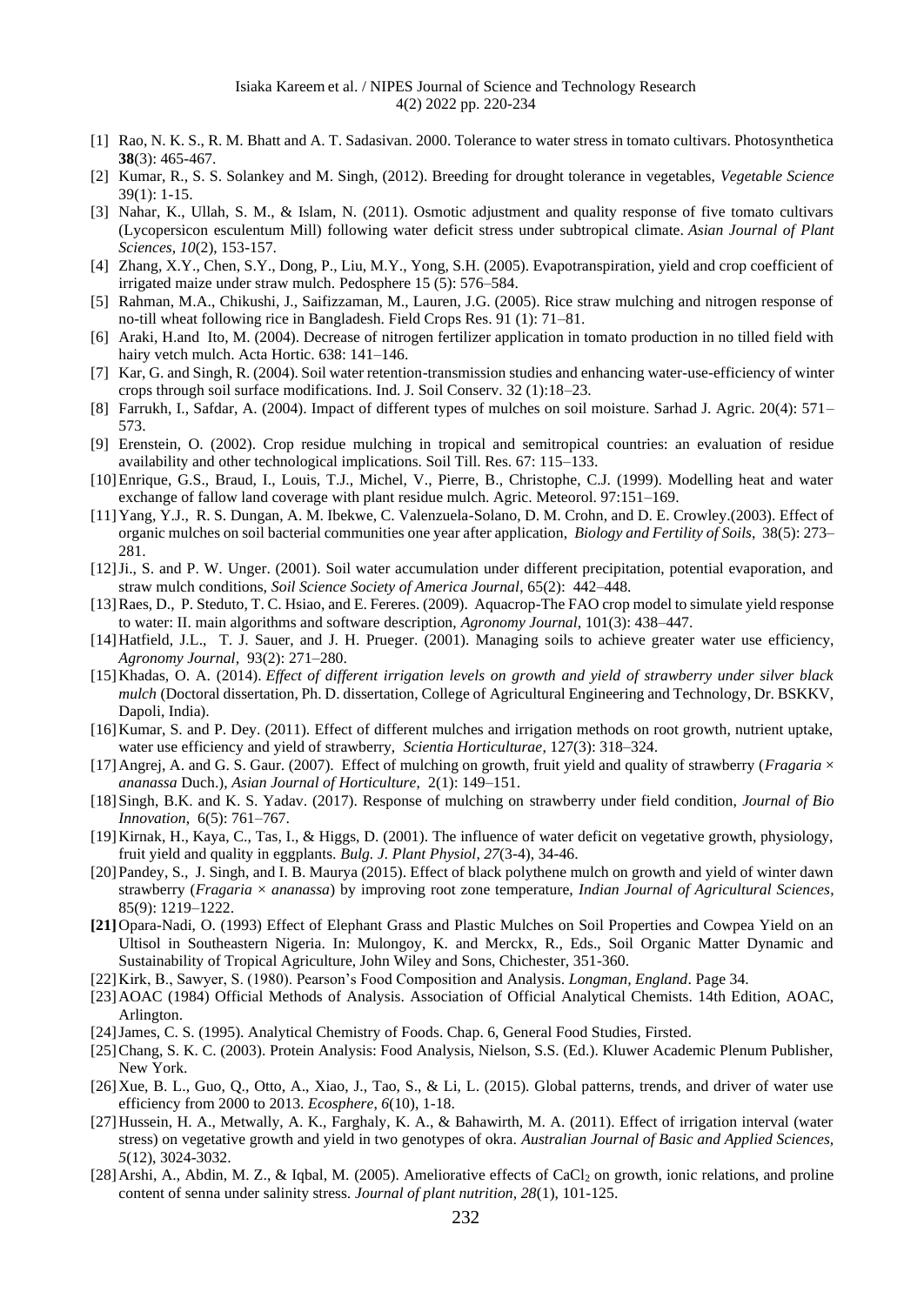- [29]Younis, M. E., Hasaneen, M. N., & Kazamel, A. M.(2010). Exogenously applied ascorbic acid ameliorates detrimental effects of NaCl and mannitol stress in Vicia faba seedlings. *Protoplasma, 239*(1-4), 39-48.
- [30] Sharma, H.G. and Agarwal, N. (2004). Effect of different colour mulches on the growth and yield of tomato under drip irrigation. Plant Archives 4(1): 93- 99
- [31] Saeed, A.M., A.J. Abid, Malik, Abdul-Karim, M.B. Kumbhar, 2003. Response of okra to water stress. Sarhad-Journal-of-Agriculture, 19(1): 73-79.
- [32] Zhang, J., Smith, D. L., Liu, W., Chen, X., & Yang, W. (2011). Effects of shade and drought stress on soybean hormones and yield of main-stem and branch. *African Journal of Biotechnology, 10*(65), 14392-14398.
- [33] Zubaer, M. A., Chowdhury, A. K. M. M. B., Islam, M. Z., Ahmed, T., & Hasan, M. A. (2007). Effects of water stress on growth and yield attributes of aman rice genotypes. *International Journal of Sustainable Crop Production, 2*(6), 25-30.
- [34]Manivannan, P., Jaleel, C. A., Somasundaram, R., & Panneerselvam, R. (2008). Osmoregulation and antioxidant metabolism in drought-stressed Helianthus annuus under triadimefon drenching. *Comptes Rendus Biologies, 331*(6), 418-425.
- *[35]*Neumann, P. M. (1993). Wall extensibility and the growth of salt stressed leaves. In Interacting Stresses on Plants in a Changing Climate (pp. 603-615). *Springer, Berlin, Heidelberg.*
- [36]Yeo, A. R., Lee, Λ. S., Izard, P., Boursier, P. J., & Flowers, T. J. (1991). Short-and long-term effects of salinity on leaf growth in rice (Oryza sativa L.). *Journal of Experimental Botany, 42*(7), 881-889
- [37]Munns, R., and Tester, M. (2008). Mechanisms of salinity tolerance. *Annu. Rev. Plant Biol., 59*, 651-681.
- [38]Kumar, A., Singh, S., Gaurav, A. K., Srivastava, S., & Verma, J. P. (2020). Plant growth-promoting bacteria: biological tools for the mitigation of salinity stress in plants. *Frontiers in Microbiology*, *11*, 1216.
- [39]Tegen, H., Dessalegn, Y. and Mohammed, W. (2014). Effects of Mulching Material on the Early Fruit Yield of Tomato (Lycopersicon esculentum Mill.) Varieties under Polyhouse Growing Condition. *Journal of Agricultural Science and Technology, B*, *4*, 612-620.
- [40]Abdulrahman, F. A., & Nadir, H. A. (2018). Effect of water stress on okra yield at vegetative stage. *Agric,* 30(2), 111-116.
- [41] Specht, J. E., Chase, K., Macrander, M., Graef, G. L., Chung, J., Markwell, J. P., ... & Lark, K. G. (2001). Soybean response to water: a QTL analysis of drought tolerance. *Crop Science, 41*(2), 493-509.
- [42]Nahar, K., & Ullah, S. M. (2011). Effect of water stress on moisture content distribution in soil and morphological characters of two tomato (Lycopersicon esculentum Mill) cultivars. *Journal of Scientific Research, 3*(3), 677-682.
- [43]Wahid, A., & Rasul, E. (1997). Identification of salt tolerance traits in sugarcane lines. *Field Crops Research, 54*(1), 9-17.
- [44] Singh, G., Singh, S., Singh, J. (2004). Optimization of Energy Inputs for Wheat Crop in Punjab. *Energy Conversion and Management, 45*, 453- 465
- [45]Hunshal, C. S., Viswanath, D. P., Chimmad, V. P., & Gali, S. K. (1991). Performance of groundnut genotypes under saline water irrigation. *Journal-Maharashtra Agricultural Universities, 16*, 116-117.
- [46]Montagu, K.D. and K.C. Woo (1999). Recovery of tree photosynthetic capacity from seasonal drought in the wetdry tropics: The role of phyllode and canopy processes in Acacia auriculiformis. Aust. J. Plant Physiol., 26: 135- 145.
- [47]Gauthami, P., Subrahmanyam, D., Padma, V., RaghuveerRao, P. and Voleti, S.R. (2009).
- [48]Ranjbarfordoei, A., Samson, R., Van Damme, P. and Lemeur, R. (2001). Effects of drought stress induced by polyethylene glycol on pigment content and photosynthetic gas exchange of *Pistacia khinjuk and P. mutica*. *Photosynthetica*. 38 (3): 443-447.
- [49]Yu, X.Z., Zhang, F.Z. and Li, F.(2012) Phytotoxicity of thiocyanate to rice seedlings. *Bulletin of Environmental Contamination and Toxicology.* 88: 703–706.
- [50] Sengupta, S. and Majumder, A.L (2009). Insight into the salt tolerance factors of wild halophytic rice, *Porteresia coarctata*: A physiological and proteomic approach. *Planta.* 229: 911–929.
- [51]Manivannan, P., Jaleel, C. A., Kishorekumar, A., Sankar, B., Somasundaram, R., Sridharan, R. and Panneerselvam, R. (2007). Changes in antioxidant metabolism of Vigna unguiculata (L.) Walp. by propiconazole under water deficit stress. *Colloids and Surfaces B: Biointerfaces*. 57 (1): 69-74.
- [52]Jaleel, C. A., Manivannan, P. A. R. A. M. A. S. I. V. A. M., Wahid, A., Farooq, M., Al-Juburi, H. J., Somasundaram, R. A. M. A. M. U. R. T. H. Y., & Panneerselvam, R. (2009). Drought stress in plants: a review on morphological characteristics and pigments composition. *Int. J. Agric. Biol*, *11*(1), 100-105.
- [53]Zhang, J., & Kirkham, M. B. (1996). Antioxidant responses to drought in sunflower and sorghum seedlings. *New phytologist*, *132*(3), 361-373.
- [54] Smirnoff, N. (1995). Environment and plant metabolism, flexibility and acclimation. Bios Scientific Publishers, Oxford, UK.
- [55]Mariotti, A., Germon, J. C., Hubert, P., Kaiser, P., Letolle, R., Tardieux, A., & Tardieux, P. (1981). Experimental determination of nitrogen kinetic isotope fractionation: some principles; illustration for the denitrification and nitrification processes. *Plant and soil*, *62*(3), 413-430.